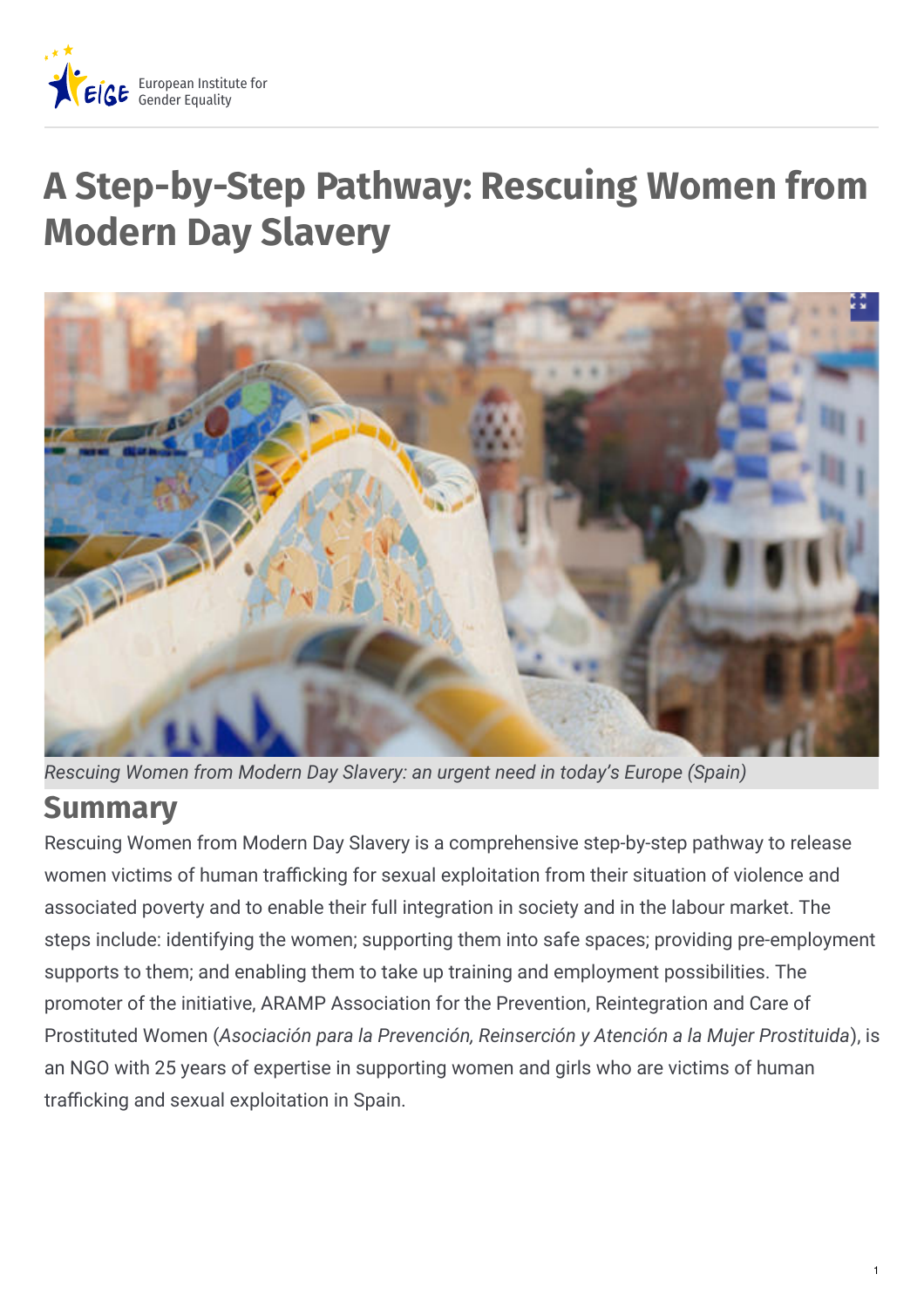Victims of human trafficking face particular barriers in seeking to move out of poverty. These include the psychological and emotional consequences of sexual exploitation that remain for a long time after their release, economic dependence on the procurers, lack of awareness of their situation where, as a psychological defence, they can even end up accepting and regarding it as "normal", the intersections of being women and irregular migrants, and stigma from society that perpetuates their isolation and vulnerability.

These women have to first be liberated from the violence of sexual exploitation in order to address their poverty. Their poverty includes and goes beyond this violence to encompass low self-esteem and stigma, lack of family or social links, lack of Spanish, low education levels, distance from the formal labour market, and irregular legal status.

More than 500 women are released from sexual exploitation every year. More than 700 women receive economic, social, training and employment support annually. Their employability is enhanced and economic independence becomes possible. The participation of women who have escaped human trafficking as volunteers has contributed to the success of the initiative.

The initiative involves strong networking collaboration with public sector bodies, such as the police, judicial system, healthcare and social services, and with other NGOs. It contributes to the further development of these services.

### **An NGO action in line with current policy responses**

The "Palermo Protocol"[\[1\]](https://eige.europa.eu/gender-mainstreaming/good-practices/spain/step-step-pathway-rescuing-women-modern-day-slavery?lang=fr#1) and several guidelines and recommendations of the United Nations set the context at a global level for the fight against human trafficking. The "EU Strategy towards the Eradication of Trafficking in Human Beings 2012-2016", and the "Directive 2011/36/EU, on preventing and combating trafficking in human beings and protecting its victims" offer a comprehensive and integrated approach to the issue at a European level. They focus on law enforcement and on prevention of the crime and ensuring that victims of human trafficking are given an opportunity to recover and to reintegrate into society.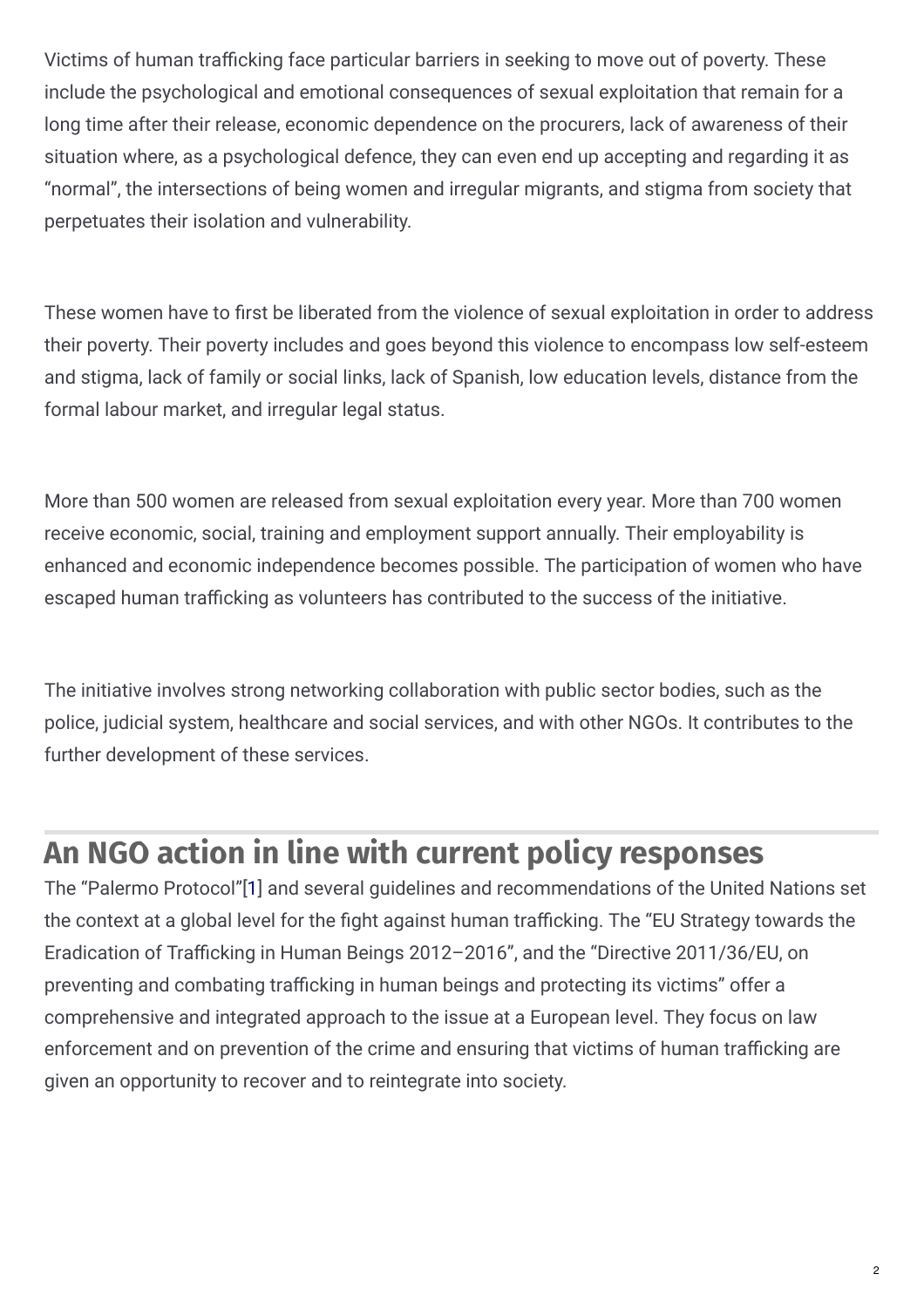In Spain, the "Plan to fight against human trafficking and sexual exploitation of women and girls" (September 2015) provides a context that includes activities to raise awareness and promote cooperation with countries of origin through diplomatic bodies. It provides for psychological and social rehabilitation of victims of human trafficking and employment pathways for them. It reinforces police strategies to fight against the criminal networks involved and improves institutional coordination. It includes the development of research and studies to improve knowledge about and understanding of the problem.

APRAMP is a Spanish NGO with 25 years of experience in supporting women and girls who are victims of human trafficking and sexual exploitation. ARAMP works in line with this broad policy context and implements this initiative of a step-by-step pathway to rescue women from modern day slavery.

### **About 40,000-50,000 people in Spain are victims of human traf'cking for sexual exploitation**

About 40,000-50,000 people in Spain are victims of human trafficking for sexual exploitation purposes, according to estimates by the Ministry of Home Affairs. This data reflects just a portion of the overall problem. Women and girls are more susceptible to trafficking and to experiencing more negative consequences due to the abuse and the stigma they endure. The gender specific nature of this issue can be seen where the percentage of women among these victims is around 95%.



Human trafficking networks deceive women and

girls in their countries of origin, such as Morocco, Sub-Saharan Africa, Eastern Europe and Latin America, by promising them a job in Spain as an escape from poverty. The victims then face pressure, including psychological pressure, and threats, including threats of violence to themselves and their families at home that erode their self-determination and build a virtual gaol to incarcerate them. This is compounded by their lack of legal status as migrants, the exorbitant debts that have to be paid back, their isolation from society and educational, cultural and language barriers.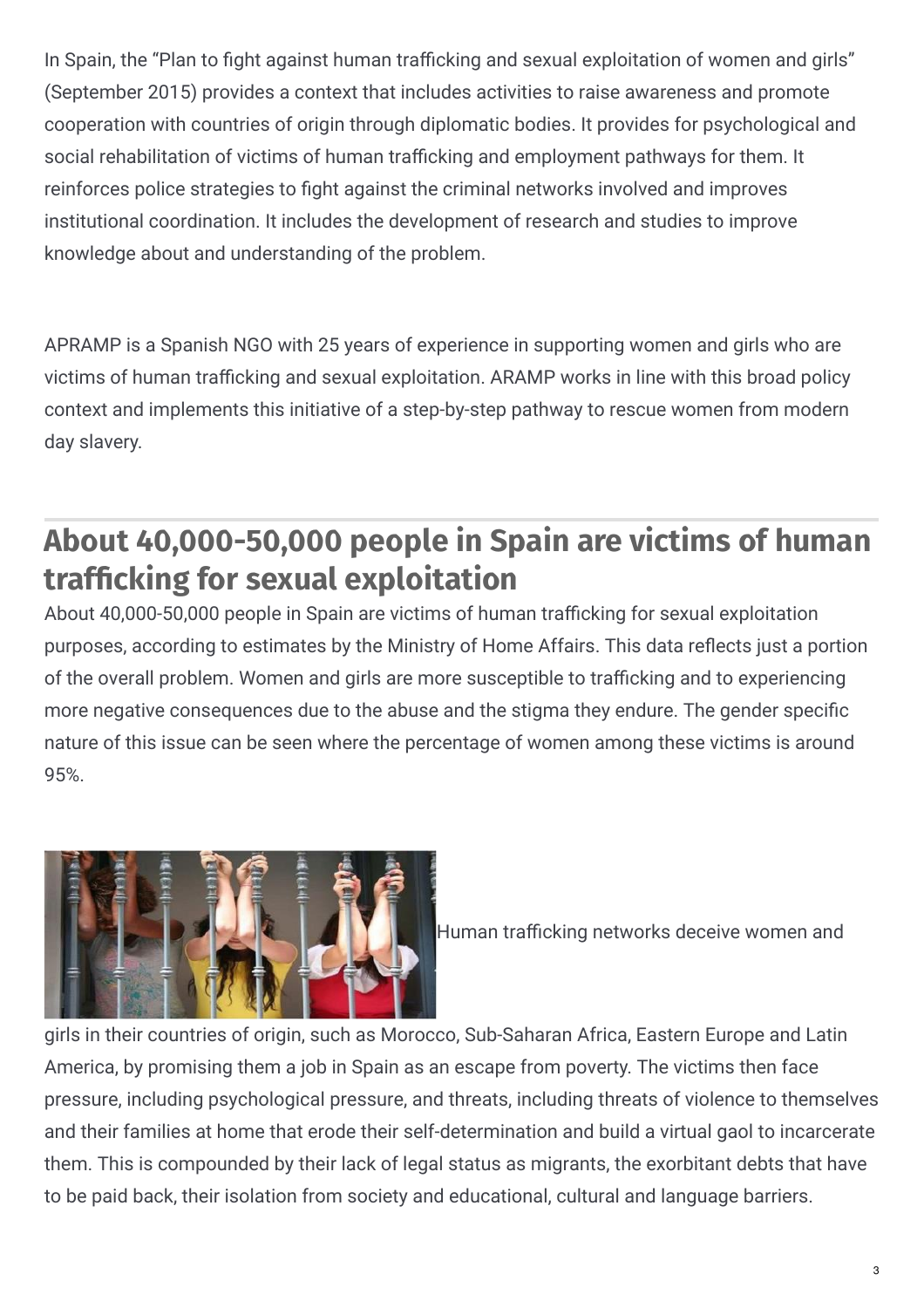Poverty in their country of origin has rendered these women and girls susceptible to this gender based violence. Gender based violence in turn has trapped these women and girls in situations of criminal exploitation and poverty on arrival in Spain. It is necessary to liberate these women and girls from this violence in order to address their poverty. This poverty includes and goes beyond this violence to encompass low self-esteem and stigma associated with prostitution, lack of family or social links, lack of Spanish, low education levels, distance from the formal labour market, and irregular legal status, in spite of the fact that victims of sexual exploitation are entitled to asylum under Spanish legislation. The women and girls face particular vulnerability in lacking economic independence in a context of sexism and violence.

There are particular barriers faced by women and girls who are victims of human trafficking for sexual exploitation that need to be addressed if they are also to escape from poverty. They are subject to:

Psychological and emotional consequences of sexual exploitation that are long-term Economic dependence on the procurers

Lack of awareness of their situation where, as a psychological defence, they can even end up accepting and regarding it as "normal"

The intersections of being women and irregular migrants

Stigma from society that perpetuates their isolation and vulnerability.

### **The step-by-step pathway initiative**

The initiative is organised across several stages of a pathway to release women who have been trafficked for sexual exploitation from this violence and from the poverty that accompanies and is exacerbated by it. It seeks to integrate them into society as free people with dignity and social inclusion.

The first step is the identification of the victims. This is done by a Mobile Rescue Unit that covers areas where the women are likely to be found. It involves collaboration with the police, judicial bodies and other NGOs. An emergency 24-hour phone line is made available. The various supports required by the women such as police and judicial support to escape from trafficking networks and violence, and legal support to access a legal migrant status are coordinated.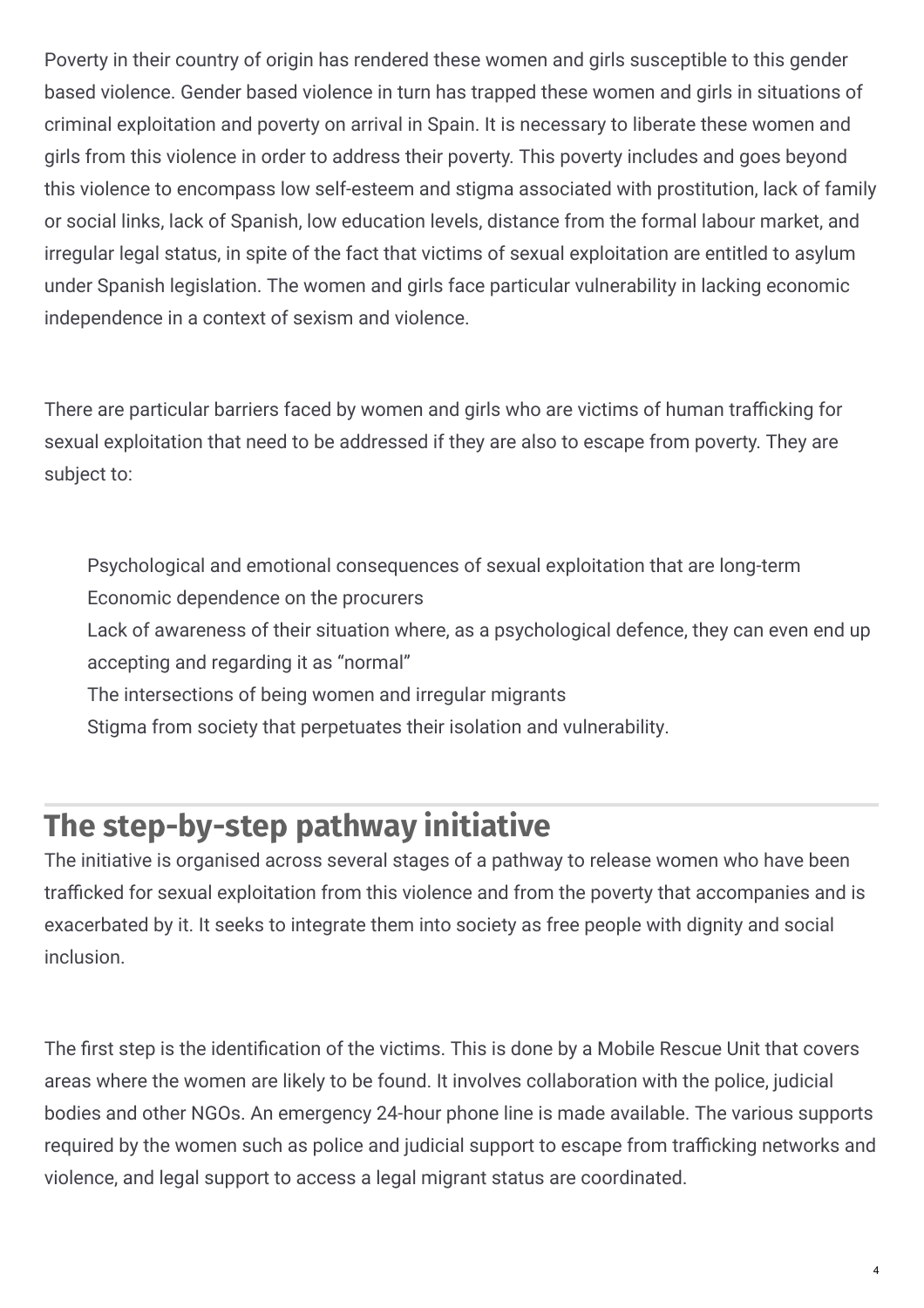The second step takes the women out of their high-risk situation. A network of sheltered housing is available. Psychological rehabilitation and emotional assistance is provided.

The third step is the provision of pre-employment support for the women. This includes training in such as digital literacy, job seeking skills, Spanish language, and some vocational training. Employment possibilities and access to economic benefits offering an alternative to exploitation are explored during this step.



The next step is called the Integral Assistance

Programme. It involves proposing training and employment alternatives to the women, once they are ready for them. This training and employment proposal lasts usually for one year. It requires a commitment to actively participate in the Individual social and labour insertion project. Insertion in the labour market and inclusion in society are both promoted, enabling the economic independence and the empowerment of the women.

The initiative depends on the valuable collaboration of women who have been victims in the past and now work as volunteers with the initiative. The experience of these women is crucial in finding and identifying victims of human trafficking, as well in providing an empathic approach throughout the pathway.

## **Working together against modern slavery in lifting victims out of poverty**

The initiative invests in strengthening networks and collaboration with existing resources in the public sector such as the police, judicial system, healthcare and social services, and with other NGOs. These organisations and services are essential to securing the pathway from sexual exploitation and poverty to social inclusion and labour market insertion.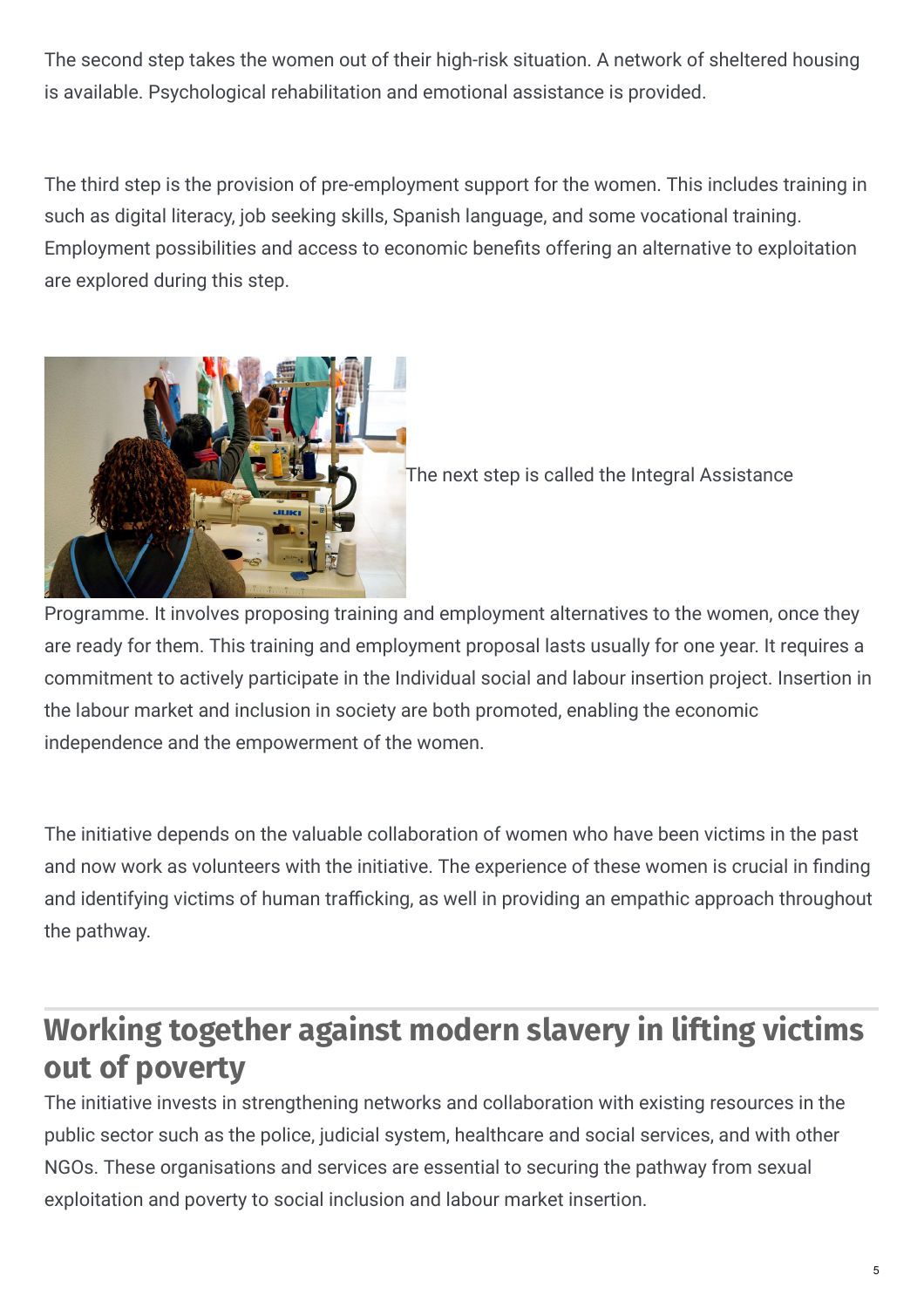This collaboration includes knowledge sharing with other professionals involved in the response to the problems. It seeks to promote a common understanding of human trafficking for sexual exploitation. In this way the initiative contributes to the development of institutional capacity, which is an important and long-term impact. In 2014 Specific Guides were published by the initiative for the intervention of healthcare professionals, journalists and police in relation to this issue.

### **More than 500 women freed from sexual exploitation and entered on a pathway out of poverty**

The initiative supports more than 500 women every year out of sexual exploitation and violence. More than 700 women are supported annually on pathways towards social inclusion and labour market insertion. In 2014, for example:

The "Mobile Rescue Unit" entered 287 places where victims of human trafficking could be found, with an ongoing intervention in 229 of them - 22 closed spaces, such as clubs; 12 open spaces, such as streets; and 195 hidden spaces, such as flats.

The emergency 24-hour phone line responded to 1,485 phone calls.

3,867 women received initial information and guidance.

1,284 women were registered in the various services.

703 women participated in pre-labour training such as digital literacy or job seeking skills. 336 women participated in specific training such as textile, handcraft and care of older people.

351 women received social and labour guidance and support.

APRAMP, the project promoter, has received numerous awards and recognitions including: the Human Rights Award 2015 from the Association for Human Rights, Spain; the Golden Cross for Social Solidarity 2013 from the Spanish Ministry of Health, Social Services and Equality; the Cross for Police Merit with White Distinction 2013 from the Ministry for Home Affairs, as proposed by DG Police; the Diploma from the Guardia Civil (police forces) 2013 for its coordinated work that has resulted in benefits for citizenship; and the Human Rights Award 2011 from the French Republic: Liberté, Egalité, Fraternité.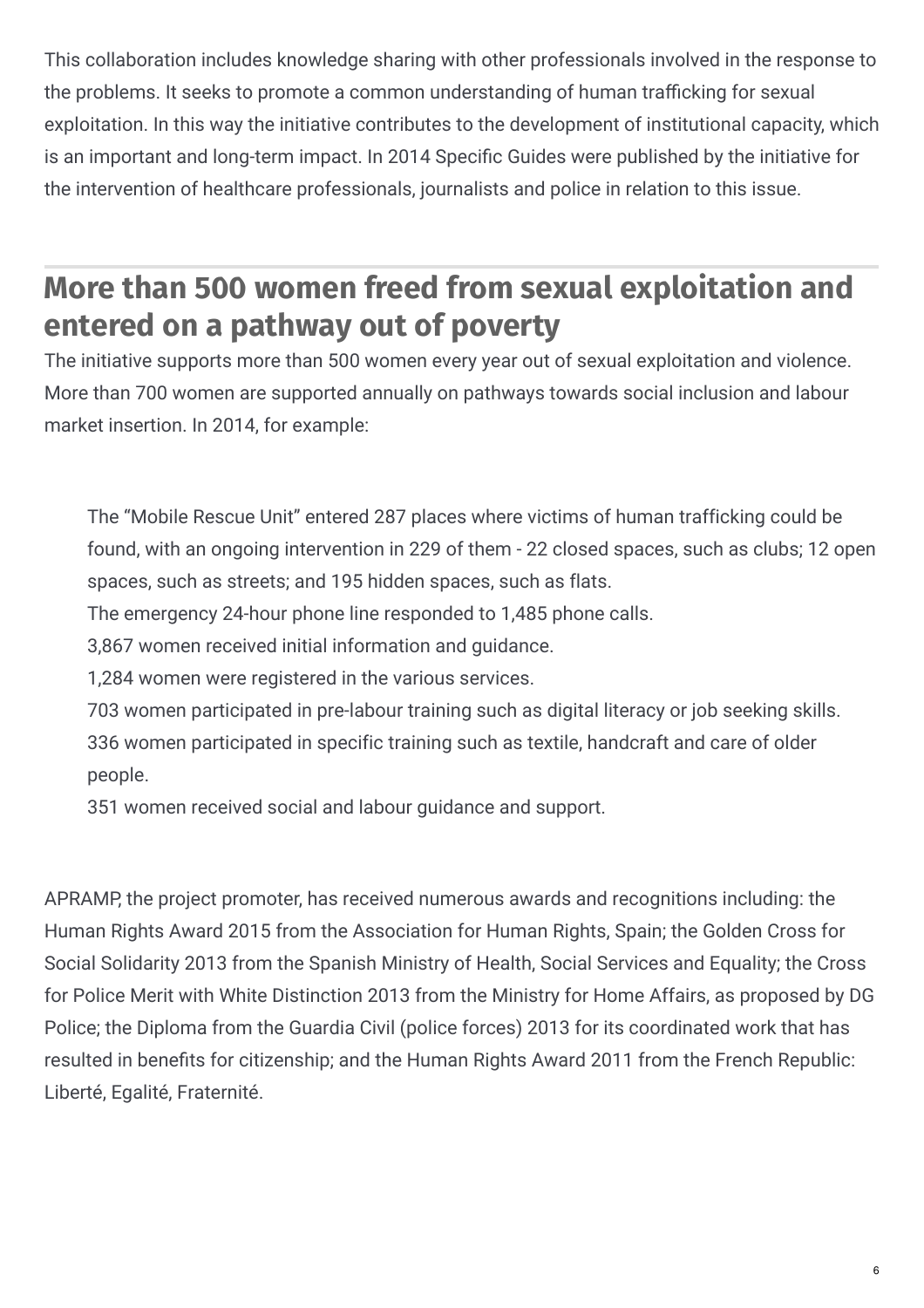[1] The Protocol to Prevent, Suppress and Punish Trafficking in Persons, especially Women and Children. It is one of the three protocols adopted by the United Nations to supplement the 2000 Convention against Transnational Organized Crime (the Palermo Convention).

#### **Contacts/Further Information Contacts**

Rocío Nieto Rubio; Ana / Rocío Mora

APRAMP, Association for the Prevention, Reintegration and Care of Prostituted Women (Asociación para la Prevención, Reinserción y Atención a la Mujer Prostituida)

#### [www.apramp.org](http://www.apramp.org)

Calle Jardines nº 17, Bajo, Madrid

Phone: +34 91 530 32 87 / 609 58 94 79

Email: [apramp2003@yahoo.es](mailto:apramp2003@yahoo.es)

#### **Further information**

Short film ["Isabella"](https://www.youtube.com/watch?v=0jJxBE-QYlo) (2013), available on YouTube and The Control of the Control of The Control of The Control of The Control of The Control of The Control of The Control of The Control of The Control of The Control of Th

[Documentary](http://www.proyectochicasnuevas24horas.com/videos/) film "New girls 24 hours"  $\Box$ 

[Conference/conversation](https://vimeo.com/123321001) "Prostituted women. Against human trafficking and trade with human beings". Rocío Nieto dialogue with Marta Gómez Casas 内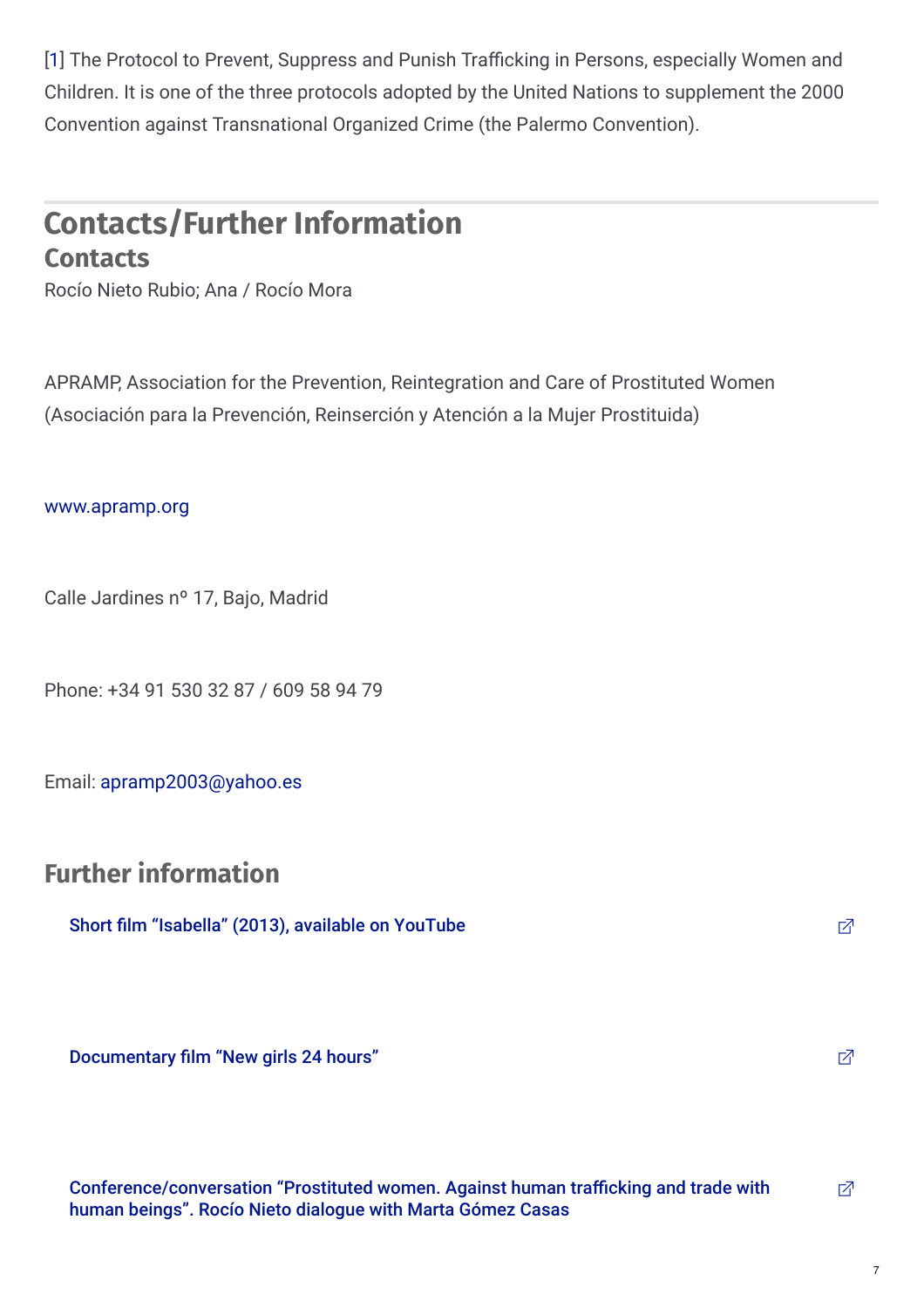**[Prostitution.](http://apramp.org/download/la-prostitucion-claves-para-reflexionar-sobre-un-problema/) Keys for reflection on a problem**  $\Box$ 

**More on good practices**